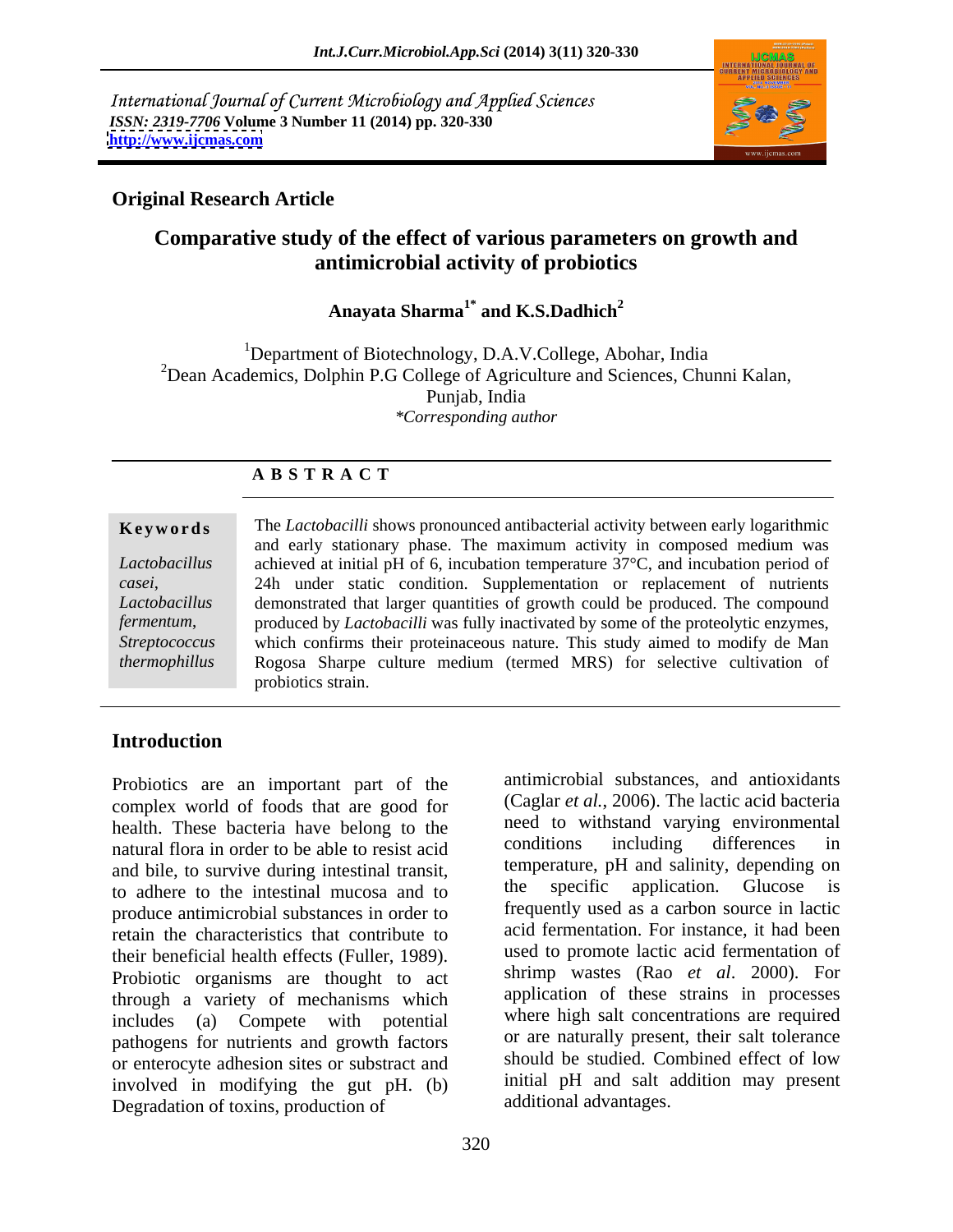**Microorganisms**: Bacterial pure cultures *L. casei, L. fermentum, L .rahamnosus* and *S.* Different organic carbon sources selected *thermophillus* were obtained from culture were as: collection of National Dairy Research Institute (NDRI), Karnal, and the stock 2. Fructose<br>
cultures were maintained by periodic 3. Maltose cultures were maintained by periodic subculture and Lactobacillus Man Ragosa& Sharp (MRS) Agar Medium  $(4^0C)$ .

**Culture media:** The cultures *L. casei, L. thermophillus* were inoculated on MRS agar and incubated at  $37^{\circ}$ C for 24 hr until extensive growth of colonies were seen.

**Preparation of inoculum:** Growth of organism appeared on Lactobacillus MRS Agar Medium after 24 48hrs of incubation, and the inoculum was transferred to 5% peptone water with inoculation loop. The **Compara** inoculum strength was checked at 540nm and set at OD 0.3 to be used as inoculums when OD is 1.0 the dry weight is 0.28 (Rosemarei *et al.*, 1989).

## **Growth analysis of probiotics using**

Comparative growth on different selective

Different media selected were followed as:

- 
- 2. Tomato juice broth (TJB)
- 3. Tryptone glucose yeast extract **Comparative growth on various**

With all standard and optimal conditions, various selective media were examined as<br>Various source of phosphorous (KH<sub>2</sub>PO<sub>4</sub>, optimal media for growth of probiotic  $K_2HPO_4$ ) inorganic, was used to examine as bacteria. 1ml of inoculums, with OD 0.3 at 540 nm was added to various media (9ml) and incubated at 37°C. Variable media of 540 nm was added to MRS media (9ml) and same concentration are used, results were recorded for 4 days with an interval of 24 hrs compared with reference to control.

#### **Materials and Methods Comparative growth on variable carbon sources**

were as:

- 1. Glucose
- 2. Fructose
- 3. Maltose

*fermentum, L. rahamnosus* and *S.*  ${}^{0}C$  for 24 hr until moculum, with OD 0.3 at 540 nm was added With all standard and optimal conditions, an additional source of carbon was used to examine as nutrient sources for given cultures of bacteria. 20gm/L concentration of various sources was selected. 1ml of inoculum, with OD 0.3 at 540 nm was added to MRS media (9ml) and incubated at 37°C. Variable sources of same concentration were used, results were recorded for 4 days with an interval of 24 hrs compared with reference to control.

#### **Comparative growth on various nitrogen sources:**

different parameters extract sylu, casem sylu of same media to MRS media (9ml) and incubated at 37°C. 1. MRS broth reference to control An additional source of nitrogen (organic) was used to examine as nutrient for growth of given cultures of bacteria. Variable nitrogen sources (peptone 10 g/L, Yeast extract 5g/L, Casein 5g/L) of same concentration were used and 1ml of inoculum, with OD 0.3 at 540 nm was added Results were recorded for 4 days incubation with an interval of 24 hrs compared with reference to control.

#### (TGYE) mhosphorous sources: **Comparative growth on various phosphorous sources:**

Various source of phosphorous  $(KH_2PO_4, K_2HPO_4)$  inorganic, was used to examine as nutrient for growth of given cultures of bacteria. 1ml of inoculum, with OD 0.3 at 540 nm was added to MRS media (9ml) and incubated at 37°C. Variable sources of phosphorous of same concentration were used and results were recorded for 4 days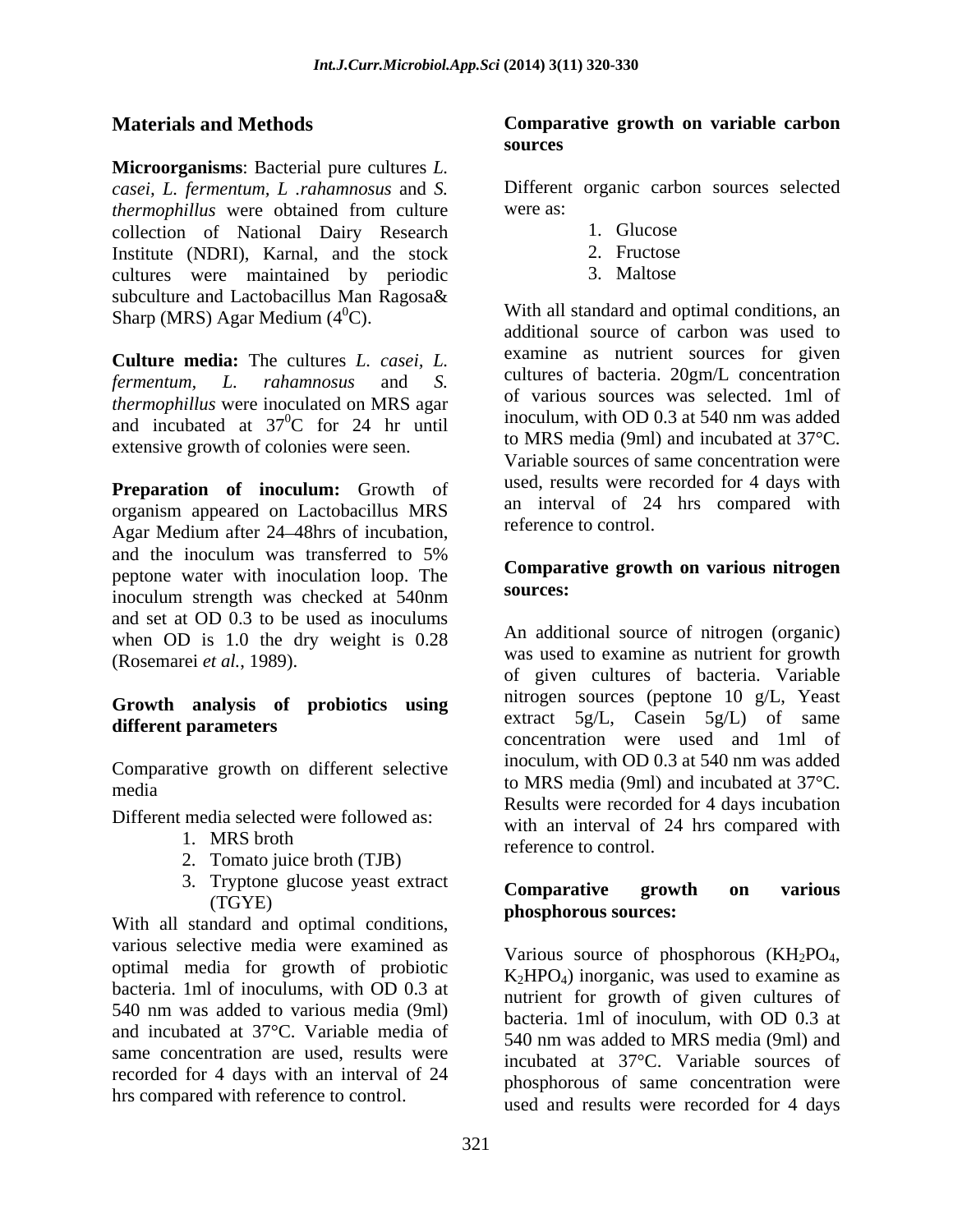incubation with an interval compared with

An additional condition of variable another layer of media having either pure temperature pH 5.5, pH 6.5 & pH 7.5 was culture and isolated culture was over laid on used to examine as condition for growth of it, results were recorded after 4 days of given cultures of bacteria. 1ml of inoculum, with OD 0.3 at 540 nm was added to MRS media (9ml) and incubated at 37°C. Variable temperature was used and results were recorded for 4 days incubation with an interval of 24 hrs compared with reference

An additional condition of variable that is in accordance to Todorov and Dicks temperature 32°C, 37°C and 42°C was used (2005) and they observed stimulation by to examine as condition for growth of given cultures of bacteria. 1ml of inoculum, with OD 0.3 at 540 nm was added to MRS media **Studies on inorganic phosphorous sources** (9ml) and incubated at 37°C. Variable temperature was used and results were  $(a) L \cdot casei$ recorded for 4 days incubation with an interval of 24 hrs compared with reference

#### **Determination of antimicrobial activity of Probiotics – test pathogens by well diffusion method and over lay method**

**Well Diffusion Method:** Two strains of pathogens were included in study (*E. coli, S. typhi*). Selective media were used to test the anti microbial activity against these according to data given in Table according pathogens. 0.1 ml dilution of each pathogen to data growth in  $K_2HPO_4$  is highest 66% in were tested by pour plate method, four holes comparison to  $KH_2PO_4$ was made by using sterile cork borer and  $(c)$  *L*, rahmnosus then pure cultures were added and results were recorded for 3 days incubation with 24

**Overlay method:** Two strains of pathogens were included in study (*E. coli, S. typhi*)

reference to control. microbial activity against these pathogens. **Comparative growth on various pH:** by pour plate method, incubated selective media were used to test the anti 0.1 ml dilution of each pathogen were tested by pour plate method, incubated anaerobically for 4 days for growth, then an anaerobic incubation

### **Results and Discussion**

to control. sources and rest three strains grew well on **Comparative growth on various** Blanch (1999) who observed no effect of **temperatures**: casein on *Bifidiobacterium* spp and there It was inferred that *L. casei* grew well on peptone as additional organic nitrogen casein that is in contrast to Nebra and was little stimulation in case of yeast extract tryptone and no stimulation by yeast extract.

#### **Studies on inorganic phosphorous sources**

#### **(a)** *L. casei*

to control. sources was examined and it was observed Use of different inorganic phosphorous according to data given in Table 12(a). According to data growth in  $KH_2PO_4$  is highest 64% in comparison to  $K_2HPO<sub>4</sub>$ .

#### **(b)** *L. fermentum*

Use of different inorganic phosphorous sources was examined and it was observed to data growth in  $K_2HPO_4$  is highest 66% in comparison to  $KH_2PO_4$ **(c)** *L. rahmnosus*

hrs interval . The sources was examined and it was observed Use of different inorganic phosphorous according to data given below in Table according to data growth in  $KH_2PO_4$  is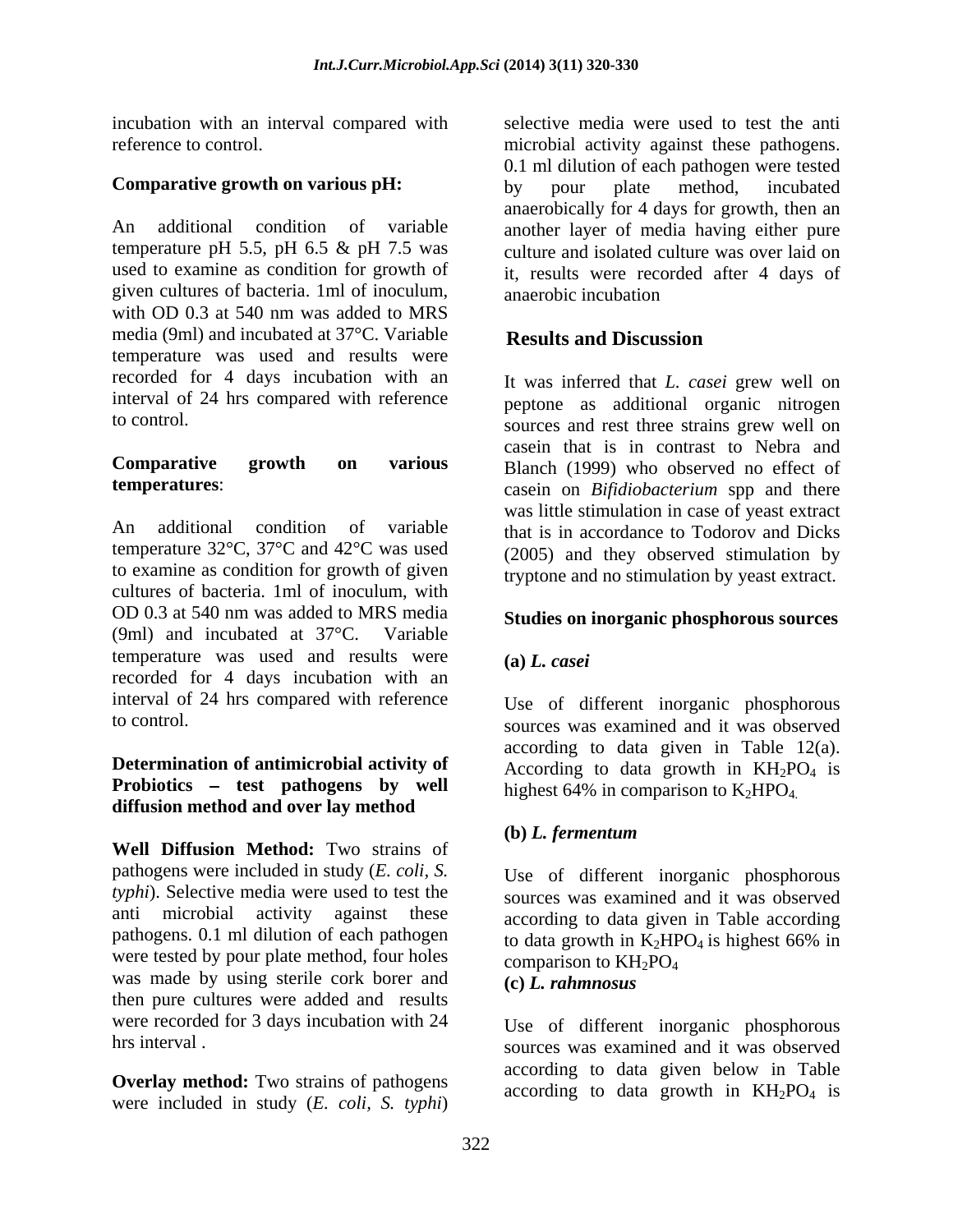Use of different inorganic phosphorous (d) S. thermophillus sources was examined and it was observed according to data given below in Table Use of different inorganic carbon sources 6.1(a). According to data growth in K2HPO4is highest 35% in comparison to according to data given below in table.

It was concluded that *L. casei* and *L. rahmnosus* gave high percentage increase in KH2PO4 as inorganic phosphorous sources **The comparative growth on various pH** and no stimulation by  $K_2HPO_4$  that may be due to low concentration as observed by due to low concentration as observed by The data given below shows that optimum Todorov and Dicks (2005) and rest of strains pH for *L. casei, L. rahmnosus, L.* gave high percentage increase in K2HPO4 as *fermentum, S. thermophillus* shows that inorganic phosphorous sources. Mitchell (1954) showed that maximum inhibitory effect of probiotics by uptake of  $H_2PO_4$ <br>rather than  $HPO_4$ 

Use of different inorganic carbon sources (2008). was examined and it was observed according to data given in table. According **The comparative growth on different** to data, growth in  $CaCO<sub>3</sub>$  is highest 135% in **temperatures** comparison to ammonium carbonate and

Use of different inorganic carbon sources was examined and it was observed according to data given in table. According to data growth in ammonium carbonate is highest 135% in comparison to  $CaCO<sub>3</sub>$  and

#### **(c)** *L. rahmnosus*

according to data given in table. According pathogens. Antimicrobial sensitivity

highest 64% in comparison to  $K_2 HPO_4$  to data growth in Ammonium carbonate is **(d)** *S. thermophillus* highest 135% in comparison to  $CaCO<sub>3</sub>$  and  $H_2CO_3$ 

### **(d)** *S. thermophillus*

 $KH_2PO_4$  According to data growth in  $CaCO_3$  is was examined and it was observed highest 82% in comparison to Ammonium carbonate and  $H_2CO_3$ .

optimum pH is 6.5.

rather than HPO<sub>4</sub>. The secultures is pH 6.5 but **Studies using inorganic carbon sources** through gastrointestinal tract and has to with **(a)** *L. casei* probiotics can not only persist in different It has been inferred that optimum pH for probiotics are taken orally and it has to pass stand various conditions i.e. acidic. So conditions but can also grow Rishi *et al* (2008).

## **temperatures**

 $H_2CO_3$ . The data given below shows those optimum **(b)** *L. fermentum* temperatures for *L. casei, L. rahmnosus, L. fermentum, S. thermophillus*is 37°C. It was concluded that optimum temperature for all four culture grow well at 37°C but *S. thermophillus* showed good growth at 42°C .

### H2CO3. **Diffusion Method and Overlay method. Determination of antimicrobial activity of Probiotics – Test pathogens by Well**

Use of different inorganic carbon sources use of agar well method with reference to was examined and it was observed sensitivity of test pathogens in presence of Data presented in table given involves the pathogens. Antimicrobial sensitivity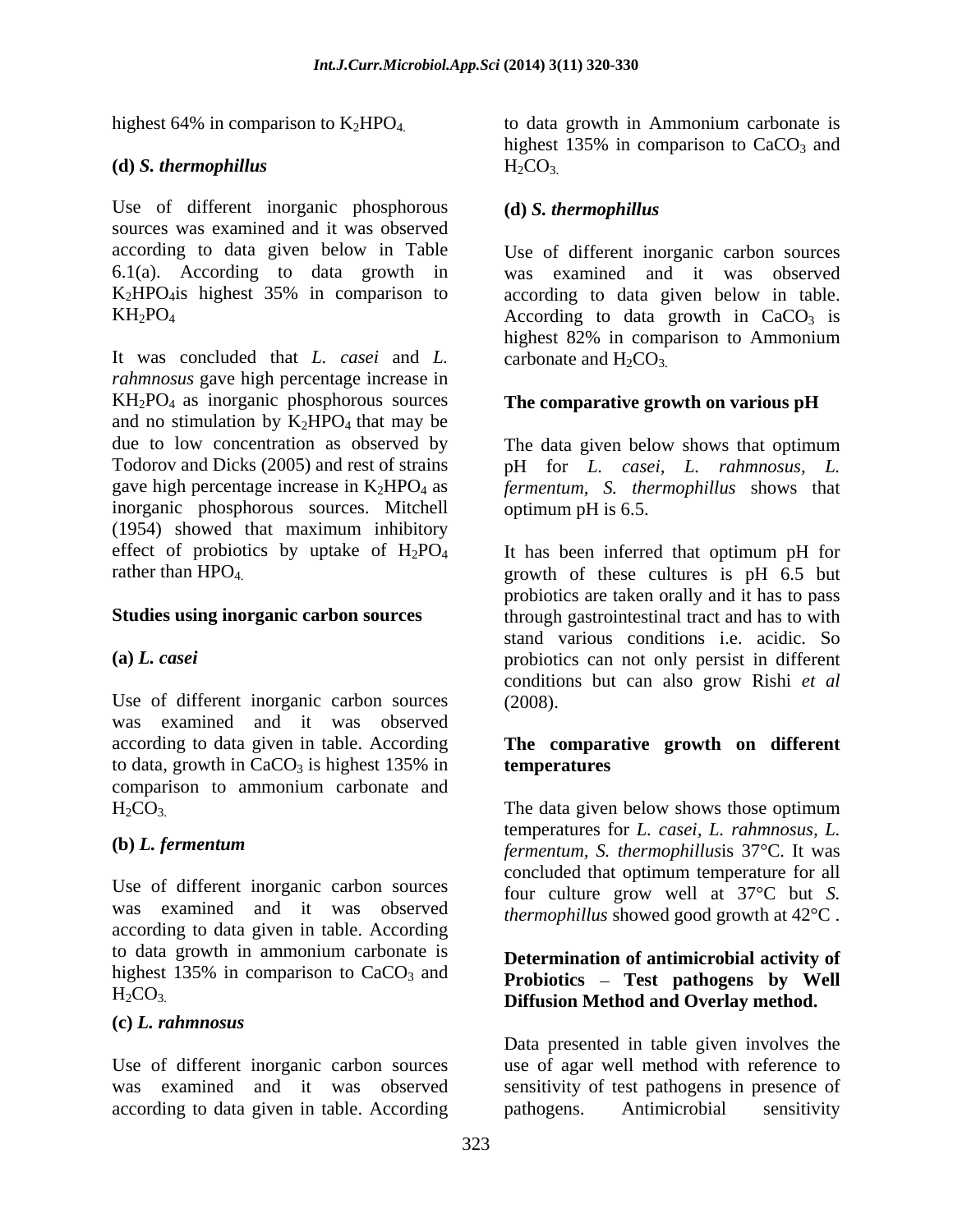that all of the probiotic strains were showing

showing zone of inhibition against *E. coli.* inhibiton against test microbial isolates. The Result of the agar overlay method showed spectrum of their antimicrobial activity varied.

| Percentage increase in | TGYE                                    | MRS    | 1 J D  |
|------------------------|-----------------------------------------|--------|--------|
| <b>nomass</b>          |                                         |        |        |
| Time Period (hrs)      | Concentration of biomass (mg dry wt/ml) |        |        |
|                        | 0.3696<br>                              | 0.237  | 0.580  |
|                        | 0.0047                                  | 0.0865 | 0.926  |
|                        | 0.358                                   | 0.4284 | 0.7112 |
|                        | 0.629                                   | 0.794  | 0.688  |

#### **Table.1(a)** Studies using different growth media

#### **Table.2(b)** Studies using different growth media

| Percentage increase in TGYE |                                         | MRS   | 1 J D             |
|-----------------------------|-----------------------------------------|-------|-------------------|
| biomass                     |                                         |       |                   |
| Time Period (hrs)           | Concentration of biomass (mg dry wt/ml) |       |                   |
|                             | 0.3696                                  | 0.414 | 0.82 <sup>2</sup> |
|                             | 0.0047                                  | 0.257 |                   |
|                             | 0.25c                                   | 0.616 | 0.756             |
|                             |                                         | 0.628 | U.YOU             |

#### **Table.3(c)** Studies using different growth media

| Percentage increase | TGYE                                    | MRS   | TJB   |
|---------------------|-----------------------------------------|-------|-------|
| b10mass             |                                         |       |       |
| Time Period (hrs)   | Concentration of biomass (mg dry wt/ml) |       |       |
|                     | ند د                                    | 0.336 | 0.368 |
|                     | 0.003                                   | 0.017 | 0.951 |
|                     | 11.250<br>u.so                          | 0.428 | በ በሬን |
|                     | $\cup$ con<br>0.022                     | 0.435 | 0.639 |

#### **Table.4(d)** Studies using different growth media

| Percentage increase | TGYE                                   | <b>MRS</b> | TJB      |
|---------------------|----------------------------------------|------------|----------|
| biomass             |                                        |            |          |
| TIME PERIOD (hrs)   | Concentration of biomass(mg dry wt/ml) |            |          |
|                     | 0.431                                  | 0.50       | 0.56     |
|                     | . 780                                  | 0.219      | $1.02 -$ |
|                     |                                        | 0.632      | 0.719    |
|                     | (1671<br>$\sim$ . $\sim$ . $\sim$      | 0.641      | 0.815    |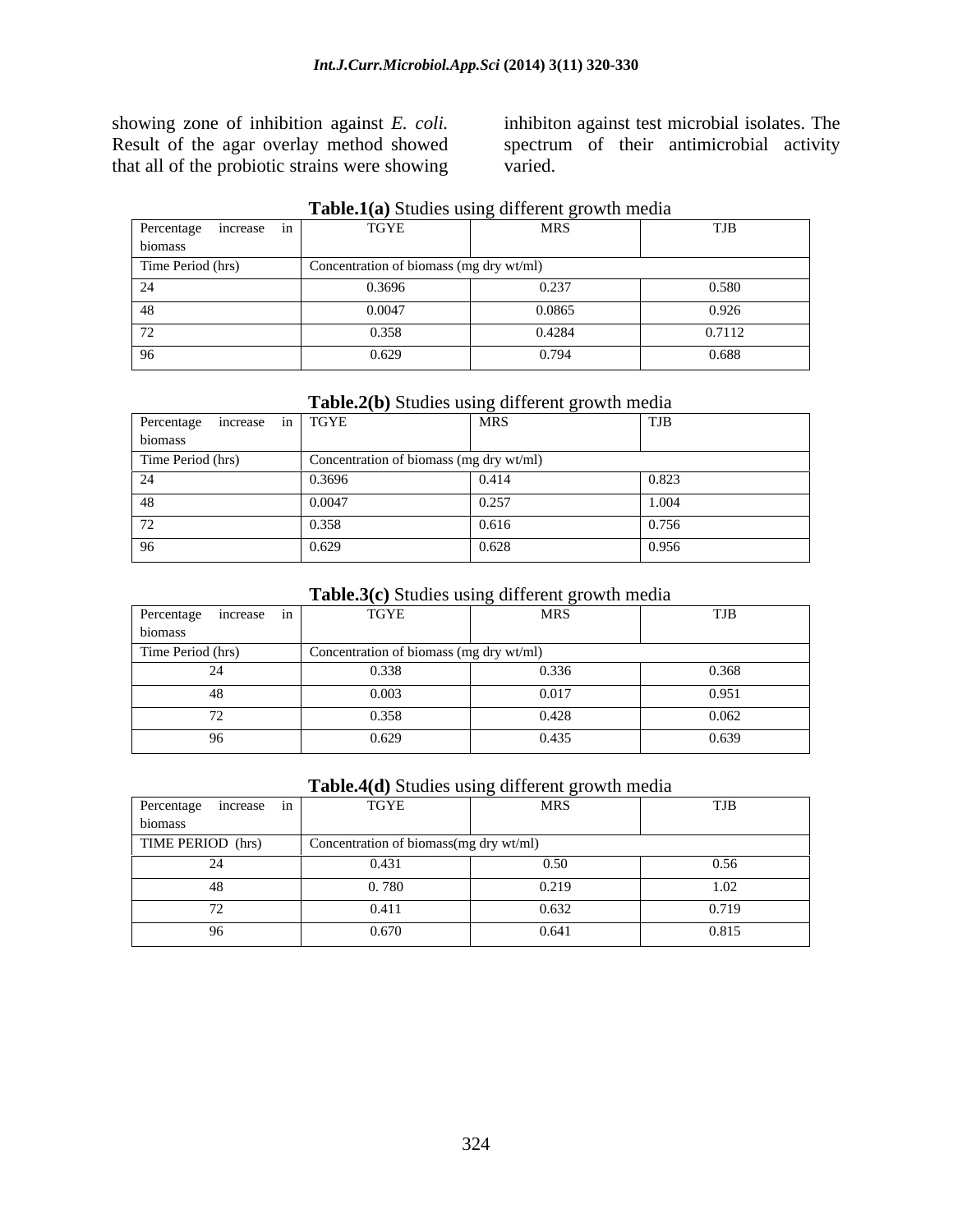| Percentage increase in Glucose |                                        | Lactose | Maltose |
|--------------------------------|----------------------------------------|---------|---------|
| biomass                        |                                        |         |         |
| Time Period (hrs)              | Concentration of biomass(mg dry wt/ml) |         |         |
|                                | 0.2452                                 | 0.264   | 0.258   |
|                                | 0.4816                                 | 0.3822  | 0.625   |
|                                | 0.387                                  | 0.5118  | 0.561   |
|                                | 0.389                                  | 0.4566  | 0.588   |

#### **Table.5(a)** Studies using different organic carbon sources

### **Table.6(b)** Studies using different organic carbon sources

| Percentage increase in Glucose |                                        | Lactose | Maltose |
|--------------------------------|----------------------------------------|---------|---------|
| biomass                        |                                        |         |         |
| Time Period (hrs)              | Concentration of biomass(mg dry wt/ml) |         |         |
|                                | 0.2198                                 | 0.279   | 0.2447  |
|                                | 0.426                                  | 0.455   | 0.430   |
|                                | 0.4211                                 | 0.451   | 0.458   |
|                                | 0.408                                  | 0.4382  | 0.459   |

### **Table.7(c)** Studies using different organic carbon sources

| Percentage increase in glucose |                                        | lactose | Maltose |
|--------------------------------|----------------------------------------|---------|---------|
| biomass                        |                                        |         |         |
| Time Period (hrs)              | Concentration of biomass(mg dry wt/ml) |         |         |
|                                | 0.222                                  | 0.308   | 0.3612  |
|                                | 0.447                                  | 0.449   | 0.503   |
|                                | 0.4886                                 | 0.460   | 0.530   |
|                                | 0.495                                  | 0.507   | 0.4919  |

#### **Table.8(d)** Studies using different organic carbon sources

| Percentage increase in glucose |                                        | lactose | Maltose |
|--------------------------------|----------------------------------------|---------|---------|
| biomass                        |                                        |         |         |
| Time Period (hrs)              | Concentration of biomass(mg dry wt/ml) |         |         |
|                                | 0.229                                  | 0.20    | 0.313   |
|                                | 0435                                   | 0.497   | 0.456   |
|                                | 0.447                                  | 0.479   | 0.4312  |
|                                | 0.447                                  | 0.482   | 04244   |

### **Table.9(a)** Studies using different organic nitrogen sources

| Percentage increase in glucose |        | lactose                                | Maltose |
|--------------------------------|--------|----------------------------------------|---------|
| biomass                        |        |                                        |         |
| Time Period (hrs)              |        | Concentration of biomass(mg dry wt/ml) |         |
|                                | 0.856  | 0.276                                  | 0.245   |
|                                | 0.7896 | 0.337                                  | 0.482   |
|                                | 0.5596 | 0.766                                  | 0.487   |
|                                | 0.2904 | 0.656                                  | 0.386   |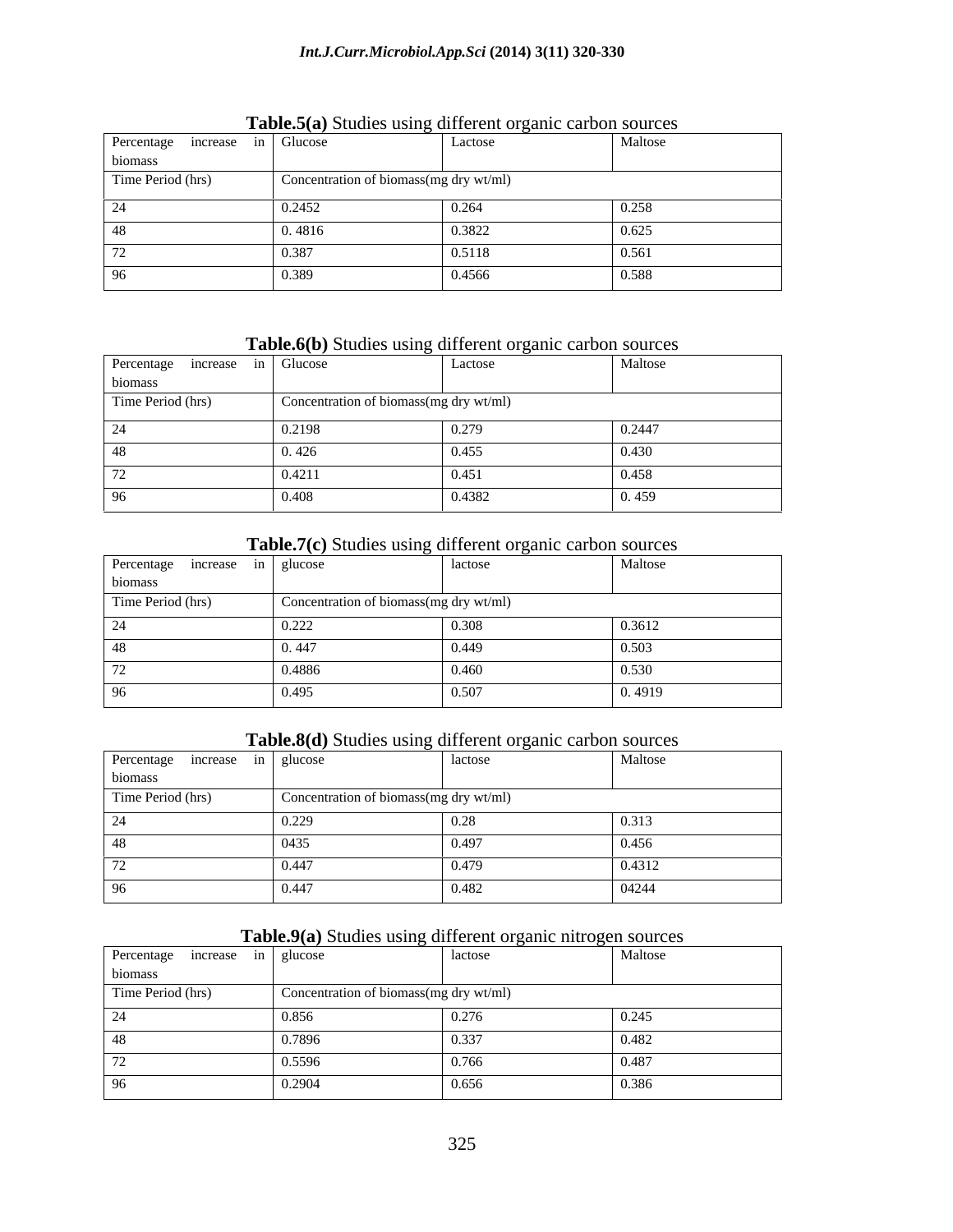| Percentage increase in glucose |                                        | lactose | Maltose |
|--------------------------------|----------------------------------------|---------|---------|
|                                |                                        |         |         |
| biomass                        |                                        |         |         |
| Time Period (hrs)              | Concentration of biomass(mg dry wt/ml) |         |         |
|                                | 0.275                                  | 0.437   | 0.267   |
|                                | 0.491                                  | 0.573   | 0.493   |
|                                | 0.515                                  | 0.634   | 0.600   |
|                                | 0.454                                  | 0.572   | 0.484   |

**Table.10(b)** Studies using different organic nitrogen sources

### **Table.11(c)** Studies using different organic nitrogen sources

| Percentage increase in glucose |       | lactose                                | Maltose        |
|--------------------------------|-------|----------------------------------------|----------------|
| biomass                        |       |                                        |                |
| Time Period (hrs)              |       | Concentration of biomass(mg dry wt/ml) |                |
|                                | 0.535 | 0.525                                  | 0.270<br>0.279 |
|                                | 0.501 | 0.342                                  | 0.399          |
|                                | 0.530 | 0.684                                  | 0.576          |
|                                | 0.490 | 0.654                                  | 0.538          |

#### **Table.12(d)** Studies using different organic nitrogen sources

| Percentage increase in glucose |                                        | lactose | Maltose       |
|--------------------------------|----------------------------------------|---------|---------------|
| biomass                        |                                        |         |               |
| Time Period (hrs)              | Concentration of biomass(mg dry wt/ml) |         |               |
|                                | 0.313                                  | 0.595   | 0.22<br>J.330 |
|                                | 0.456                                  | 0.628   | 0.414         |
|                                | 0.506                                  | 0.659   | 0.620         |
|                                | 0.313                                  | 0.595   | 0.336         |

#### **Table.13(a)** Studies using different inorganic phosphorous sources

| percentage increase in $KH_2PO_4$ |                                        | $K_2HPO_4$ |
|-----------------------------------|----------------------------------------|------------|
| biomass                           |                                        |            |
| Time Period (hrs)                 | Concentration of biomass(mg dry wt/ml) |            |
|                                   |                                        |            |
|                                   | 0.279                                  | 0.560      |
| -48                               | 0.382                                  | 0.625      |
|                                   | 0.5118                                 | 0.561      |
| 96                                | 0.458                                  | 0.588      |

### **Table.14(b)** Studies using different inorganic phosphorous sources

| Percentage increase in $KH_2PO_4$ |                                        | $K_2HPO_4$ |
|-----------------------------------|----------------------------------------|------------|
| biomass                           |                                        |            |
| Time Period (hrs)                 | Concentration of biomass(mg dry wt/ml) |            |
|                                   |                                        |            |
| 24                                | 0.257                                  | 0.258      |
| -48                               | 0.380                                  | 0.262      |
| $\sqrt{2}$                        | 0.432                                  | 0.498      |
| 96                                | 0.377                                  | 0.428      |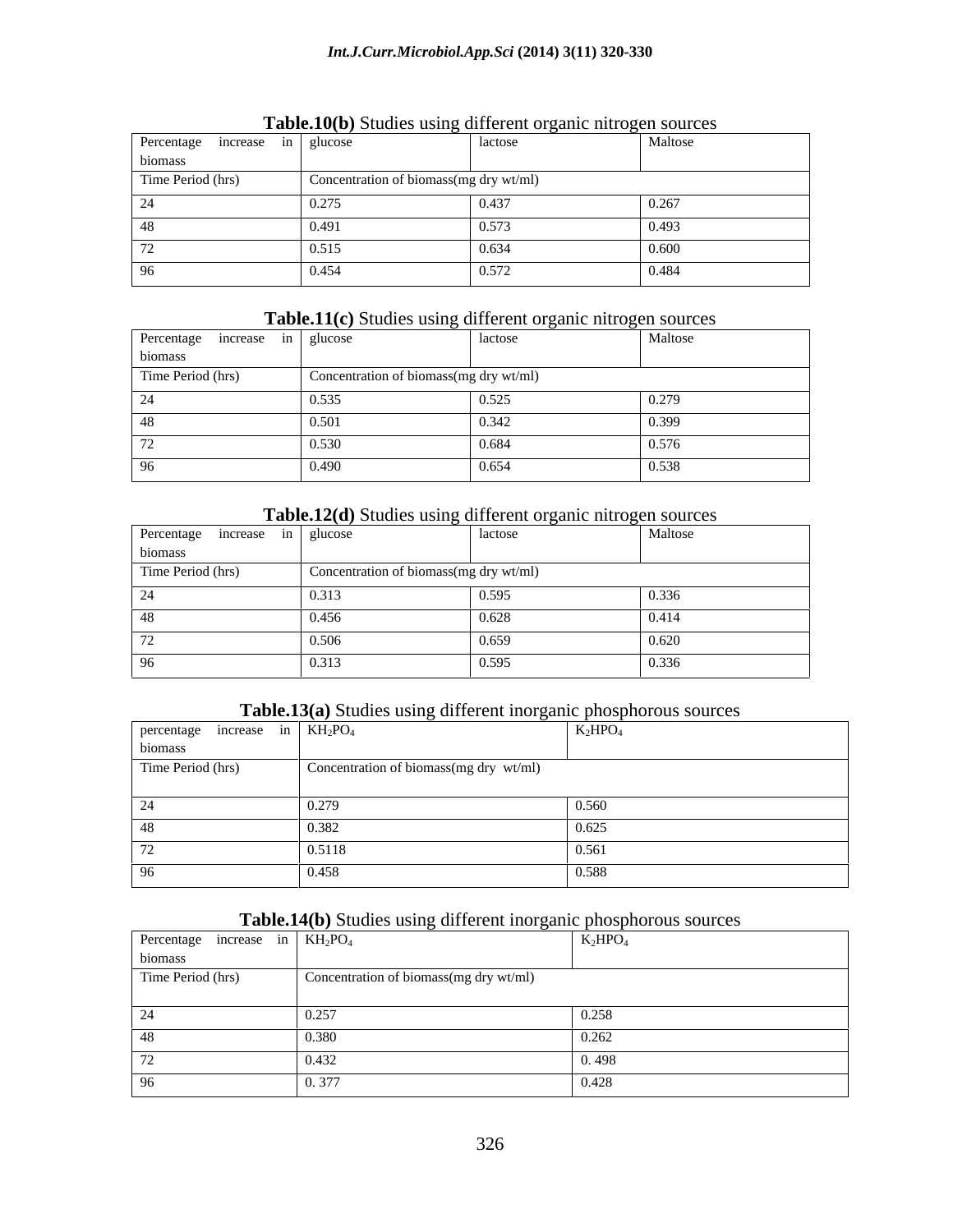| Percentage increase in $KH_2PO_4$ |                                        | $K_2HPO_4$           |
|-----------------------------------|----------------------------------------|----------------------|
| biomass                           |                                        |                      |
| Time Period (hrs)                 | Concentration of biomass(mg dry wt/ml) |                      |
|                                   |                                        |                      |
|                                   | 0.239                                  | 0.22<br><b>0.220</b> |
|                                   | 0.4186                                 | 0.289                |
|                                   | 0.456                                  | 0.3514               |
|                                   | 0.397                                  | 0.355                |

#### **Table.15(c)** Studies using different inorganic phosphorous sources

### **Table.16(d)** Studies using different inorganic phosphorous sources

| Percentage<br>increase | in $KH_2PO_4$                          | $K_2HPO_4$ |
|------------------------|----------------------------------------|------------|
| biomass                |                                        |            |
| Time Period (hrs)      | Concentration of biomass(mg dry wt/ml) |            |
|                        | $\sim$ $\sim$ $\sim$<br>0.21           | 0.251      |
| 48                     | 0.426                                  | 0.432      |
|                        | 0.478                                  | 1.50       |
|                        | 0.25<br>U 366.                         | 0.7411     |

### **Table.17(a)** Studies using different inorganic carbon sources

| Percentage increase in $CaCO3$ |                                        | Ammonium carbonate | $H_2CO_3$            |
|--------------------------------|----------------------------------------|--------------------|----------------------|
| biomass                        |                                        |                    |                      |
| Time Period (hrs)              | Concentration of biomass(mg dry wt/ml) |                    |                      |
|                                | 0.267                                  | 0.238              | 0.272<br>0.214       |
|                                | 0.460                                  | 0.322              | 0.336                |
|                                | 0.848                                  | 0.440              | $\sim$ $\sim$ $\sim$ |
|                                | 0.563                                  | 0.375              | 0.096                |

### **Table.18(b)** Studies using different inorganic carbon sources

| Percentage increase in $CaCO3$ |        | Ammonium carbonate                     | $H_2CO_3$ |
|--------------------------------|--------|----------------------------------------|-----------|
| biomass                        |        |                                        |           |
| Time Period (hrs)              |        | Concentration of biomass(mg dry wt/ml) |           |
|                                | 0.245  | 0.275                                  | 0.247     |
|                                | 0.2979 | 0.181                                  | 0.327     |
|                                | 0.769  | 0.343                                  | 0.401     |
|                                | 0.362  | 0.397                                  | 0.264     |

#### **Table.19(c)** Studies using different inorganic carbon sources

|                     | <b>Rapidity</b> (c) biddies doing unferent morganic edition sources |                    |           |
|---------------------|---------------------------------------------------------------------|--------------------|-----------|
| Percentage increase | in $CaCO3$                                                          | Ammonium carbonate | $H_2CO_3$ |
| biomass             |                                                                     |                    |           |
| Time Period (hrs)   | Concentration of biomass(mg dry wt/ml)                              |                    |           |
|                     | 0.250                                                               | 0.257              | 0.247     |
|                     | 0.2979                                                              | 0.181              | 0.327     |
|                     | 0.769                                                               | 0.343              | 0.401     |
|                     | 0.362                                                               | 0.397              | 0.246     |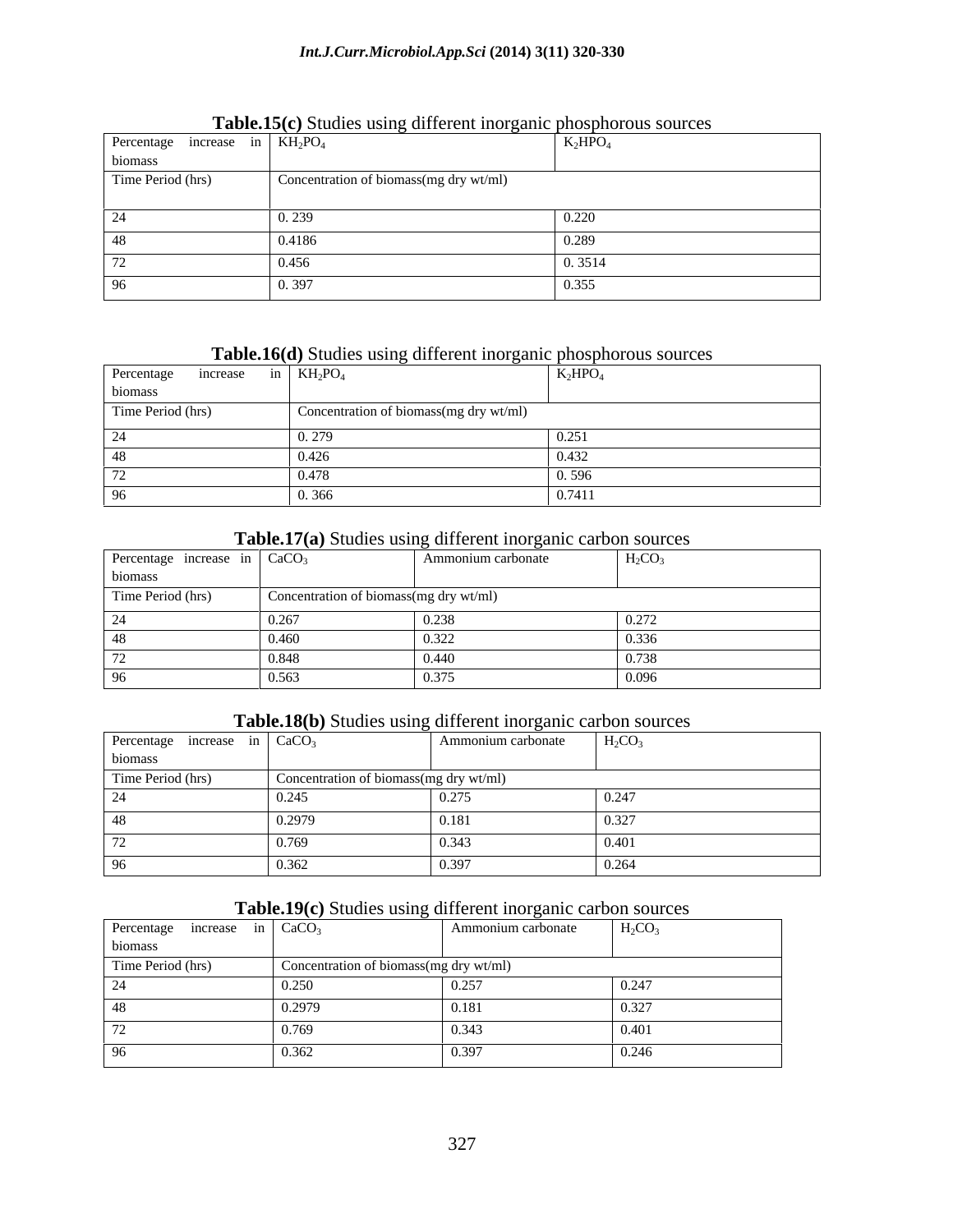| Percentage increase in $CaCO3$ |                                        | Ammonium carbonate | $H_2CO_3$ |
|--------------------------------|----------------------------------------|--------------------|-----------|
| biomass                        |                                        |                    |           |
| Time Period (hrs)              | Concentration of biomass(mg dry wt/ml) |                    |           |
|                                | 0.213                                  | 0.274<br>0.41      | 0.217     |
|                                | 0.387                                  | 0.20               | 0.2614    |
|                                | 0.589                                  | $\sqrt{40}$        | 0.25      |
|                                | 0.387                                  | 0.37               | 0.258     |

#### **Table.20(d)** Studies using different inorganic carbon sources

#### **Table.21(a)** Studies using different pH

|                   | лик к                                  | pH6.5                  | pH7.5           |
|-------------------|----------------------------------------|------------------------|-----------------|
| TIME PERIOD (hrs) | Concentration of biomass(mg dry wt/ml) |                        |                 |
| ∠−                | 0.170                                  | 0.5516                 | 0.434           |
|                   | 0.000<br>unn                           | 0.00<br>U.             |                 |
| $\sim$            | 1.020                                  |                        | 1.753           |
|                   | 100<br>I YU                            | 0.220<br><u>U.ZZ</u> Y | 0.221<br>0.ZZ 1 |

#### **Table.22(b)** Studies using different pH

| Percentage increase in pH5.5 |                                        | pH6.5 | T T T<br>$pH/J$ . |
|------------------------------|----------------------------------------|-------|-------------------|
| biomass                      |                                        |       |                   |
| Time Period (hrs)            | Concentration of biomass(mg dry wt/ml) |       |                   |
|                              |                                        |       |                   |
|                              | 0.644                                  |       | 0.523             |
| -48                          | 0.988                                  | 1.008 |                   |
|                              | 1.055                                  | 1.07  |                   |
| 96                           | 0.794                                  | 0.263 | 0.2436            |

#### **Table.23(c)** Studies using different pH

|                   | pH 5.5 | pH6.5                                  | pH7.5                       |
|-------------------|--------|----------------------------------------|-----------------------------|
| TIME PERIOD (hrs) |        | Concentration of biomass(mg dry wt/ml) |                             |
|                   |        | $\sim$ $\sim$ $\sim$                   | 0.646                       |
|                   |        |                                        |                             |
|                   |        |                                        |                             |
|                   |        |                                        | 0.240<br>0.∠ <del>4</del> ∪ |

#### **Table.24(d)** Studies using different pH

|                              |                                        | $\frac{1}{2}$ |       |
|------------------------------|----------------------------------------|---------------|-------|
| Percentage increase in pH5.5 |                                        | pH6.5         | pH7.5 |
| biomass                      |                                        |               |       |
| TIME PERIOD (hrs)            | Concentration of biomass(mg dry wt/ml) |               |       |
|                              |                                        |               |       |
|                              | 0.512                                  | 0.512         | 0.56  |
| -48                          | 0.9716                                 | 0.9716        | 0.912 |
|                              | 1.09                                   | 1.09          | 1.07  |
| 96                           | 0.222                                  | 0.222         | 0.238 |
|                              |                                        |               |       |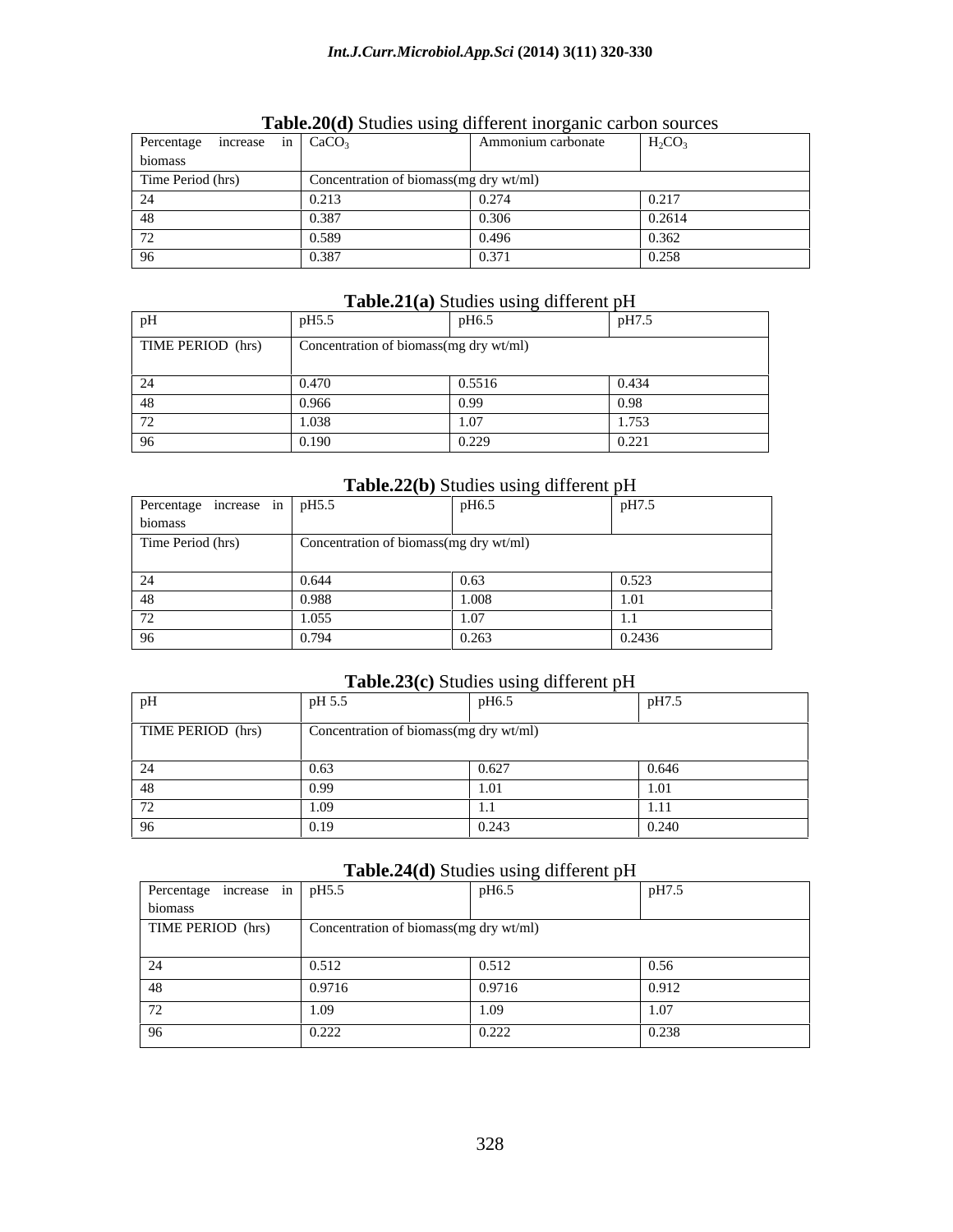| Temperature       | $32^{\circ}$ C                         | 2700  | 1.420C<br>-42°           |
|-------------------|----------------------------------------|-------|--------------------------|
| TIME PERIOD (hrs) | Concentration of biomass(mg dry wt/ml) |       |                          |
|                   |                                        | 0.613 |                          |
|                   | 0.926                                  | 0.996 | $\cap$ 00 $\Lambda$      |
|                   | 1.10                                   | 1.032 | 1.1 <sub>0</sub><br>1.IV |
|                   | 0.227                                  | 0.213 | 0.225<br>0.443           |

#### **Table.25**(a) Studies using different temperatures

#### **Table26(b)** Studies using different temperature

| Temperature | $32^{\circ}$ C                                           | 270C  | 1.128C<br>44                                |
|-------------|----------------------------------------------------------|-------|---------------------------------------------|
|             | TIME PERIOD (hrs) Concentration of biomass(mg dry wt/ml) |       |                                             |
|             | 11 E E A                                                 |       | $\bigcap$ $\subseteq$ $\subseteq$ $\bigcap$ |
|             | 1.00 <sup>4</sup>                                        |       | 1.04                                        |
|             |                                                          | 1.153 |                                             |
|             | 0.1988                                                   | 0.170 |                                             |

#### **Table.27(c)** Studies using different temperature

| Temperature       | 220C                                   | 2700      | 1.420C              |
|-------------------|----------------------------------------|-----------|---------------------|
| TIME PERIOD (hrs) | Concentration of biomass(mg dry wt/ml) |           |                     |
|                   |                                        |           |                     |
|                   | 0.621                                  | 0.537     |                     |
|                   |                                        | . . v . v | $1 \Omega$<br>1.VVO |
|                   | 111                                    | 1.122     | .105 <sub>c</sub>   |
|                   | 0.21                                   | 0.2184    | 0.221<br>0.44       |

### **Table.28(d)** Studies using different temperature

| Temperature       | 2200                                   | 2700   | 1000           |
|-------------------|----------------------------------------|--------|----------------|
| Time Period (hrs) | Concentration of biomass(mg dry wt/ml) |        |                |
|                   |                                        |        |                |
|                   |                                        | 0.453. | 10.1792        |
|                   |                                        |        | 0.9408         |
|                   |                                        |        | 1.117          |
|                   | 0.1876                                 | 0.ZU4  | 0.222<br>0.229 |